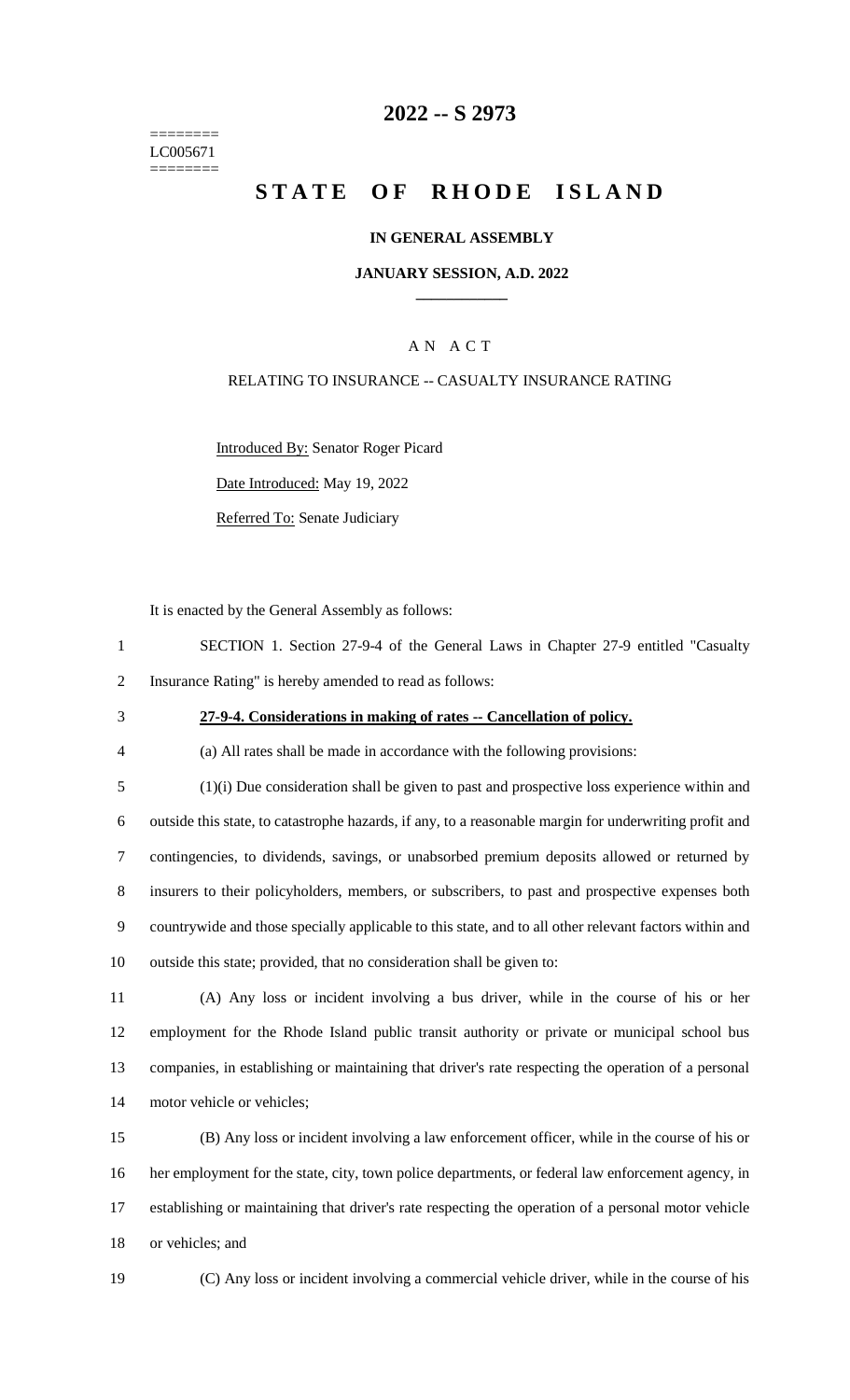or her employment, in establishing or maintaining that driver's rate respecting the operation of a personal motor vehicle(s);

 (ii) It shall be the responsibility of a commercial vehicle driver to provide his or her insurance company with proof that the loss or incident took place in the course of employment while operating a commercial vehicle. For the purposes of this section, a "commercial vehicle" shall be a motor vehicle with a gross weight in excess of ten thousand pounds (10,000 lbs.) or a motor vehicle used for public livery;

 (2) The systems of expense provisions included in the rates for use by any insurer or group of insurers may differ from those of other insurers or groups of insurers to reflect the requirements of the operating methods of any insurer or group with respect to any kind of insurance, or with respect to any subdivision or combination of insurance for which subdivision or combination separate expense provisions are applicable;

 (3) Risks may be grouped by classifications for the establishment of rates and minimum premiums;

15 (4) Rates shall not be excessive, inadequate, or unfairly discriminatory; and

(5) In establishing or maintaining an insured's rate or classification respecting the operation

17 of a personal motor vehicle, widowed persons shall not be treated differently than persons in a 18 marriage; and

 (5)(6) In establishing or maintaining an insured's rate or classification respecting the operation of a personal motor vehicle, any insured sixty-five (65) years of age or older, who meets the criteria set forth in this section and has not had any chargeable accidents or moving violations within three (3) years preceding the establishment of the rate of insurance or classification, shall not be penalized solely by reason of his or her age.

 (b) No insurance company shall fail to renew a private passenger automobile policy because of a loss of occurrence only, unless a chargeable loss occurrence of three thousand dollars (\$3,000) or more than two (2) nonchargeable loss occurrences, involving the insured, have taken place within the annual policy year.

 (c)(1) No insurance company shall fail to renew a private passenger automobile policy solely because the insured has attained the age of sixty-five (65) years or older;

 (2) Whenever the commissioner of insurance shall have reason to believe that any insurance company has refused to renew a private passenger automobile policy solely because the applicant has reached the age of sixty-five (65) years or older, the commissioner shall notify the company that it may be in violation of this section and in his or her discretion he or she may require a hearing to determine whether or not the company has actually been engaged in the practice stated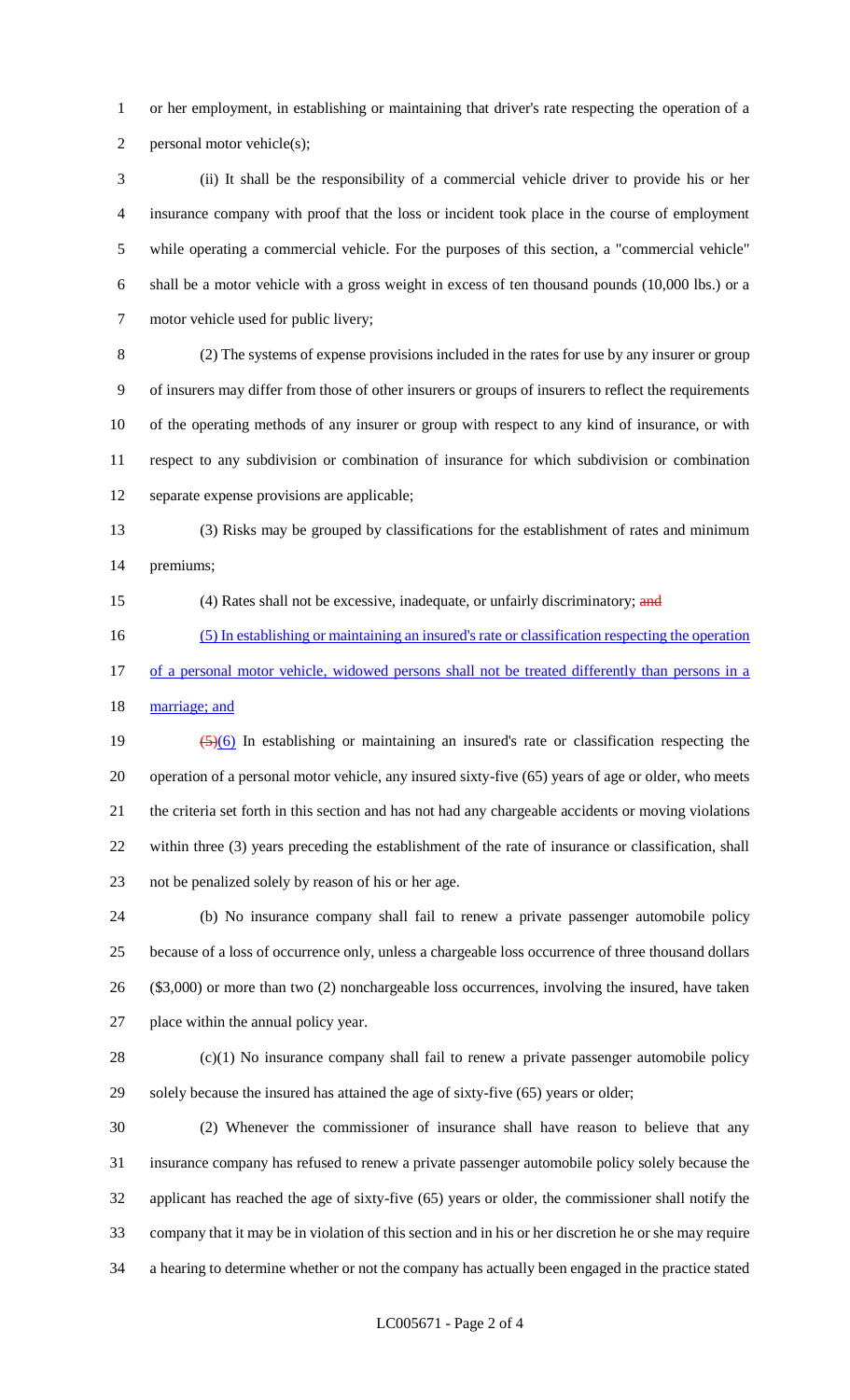in this subsection. Any hearing held under this section shall in all respects comply with the hearing procedure provided in the Administrative Procedures Act, chapter 35 of title 42;

 (3) If after the hearing the commissioner shall determine that the company has engaged in the practice of systematically failing to renew private passenger automobile policies because of the advanced age of the insured, he or she shall reduce his or her findings to writing and shall issue and cause to be served upon the company an order to cease and desist from engaging in those practices. After the issuance of the cease and desist order, if the commissioner finds that the company has continued to engage in those practices, he or she shall impose upon the company a fine not to exceed the amount of one thousand dollars (\$1,000) for each separate violation.

 (4) Any company aggrieved by any order or decision of the commissioner of insurance may appeal the order and decision to the superior court of Providence in accordance with the Administrative Procedures Act, chapter 35 of title 42.

 (d) No insurance group, carrier, or company in establishing any premium surcharge or penalty relative to a specific motor vehicle policy, shall consider any accident or any claim where any insured covered by that policy is fifty percent (50%) or less at fault.

 (e) No insurance group, carrier, or company shall assess any premium surcharge against 17 any insured covered by a motor vehicle policy where a property damage claim payment is less than 18 three thousand dollars (\$3,000).

 (f) No insurance group, carrier, or company shall refuse to issue motor vehicle liability insurance, impose a surcharge, or otherwise increase the rate for a motor vehicle policy solely because the applicant is a volunteer driver. Volunteer driver is defined as a person who provides services without compensation to a nonprofit agency or charitable organization.

SECTION 2. This act shall take effect upon passage.

======== LC005671 ========

LC005671 - Page 3 of 4